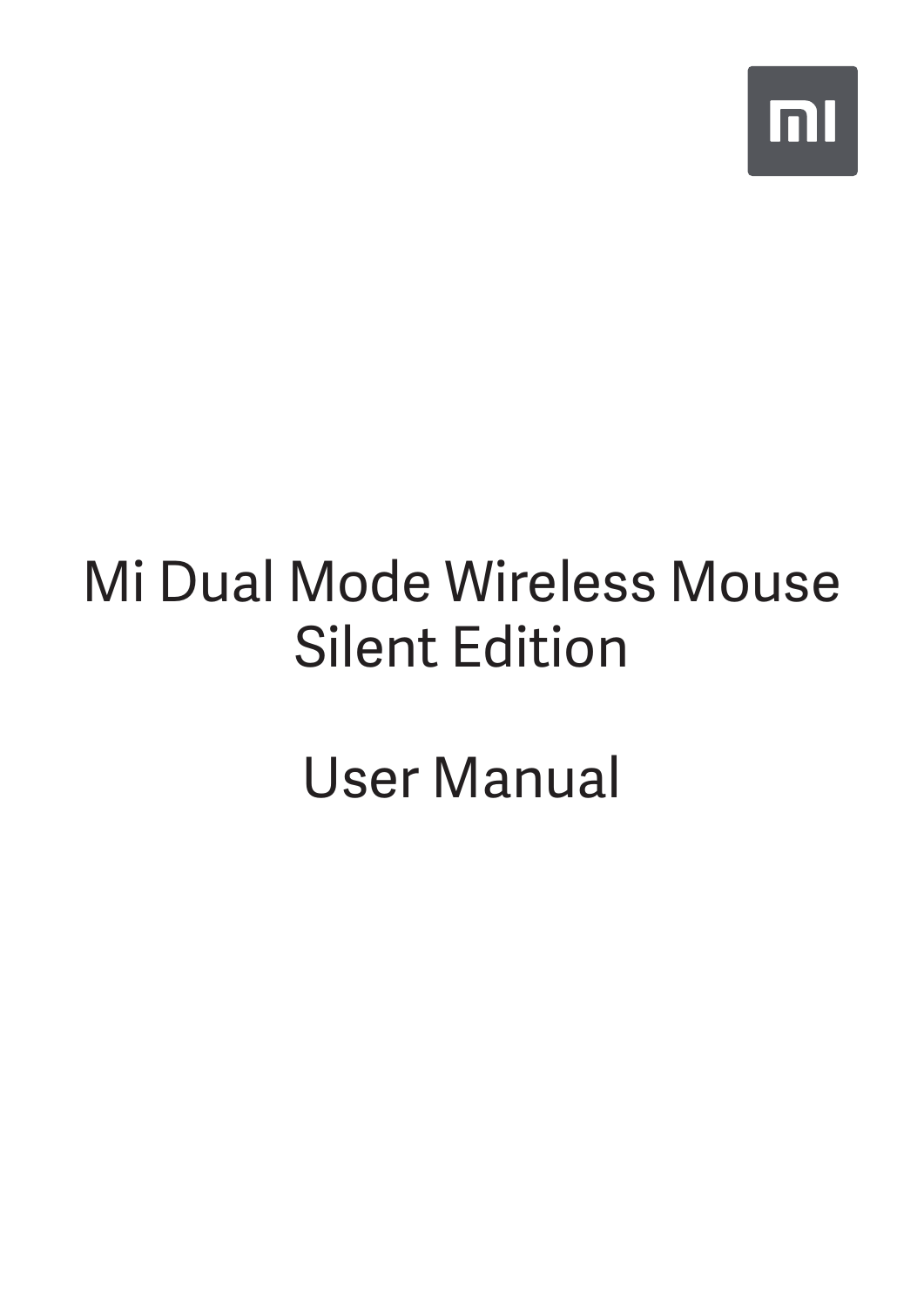### Product Overview

Read this manual carefully before use, and retain it for future reference.

Thank you for using the Mi Dual Mode Wireless Mouse Silent Edition.



Illustrations of product, accessories, and user interface in the user manual are for reference purposes only. Actual product and functions may vary due to product enhancements.

# USB Receiver Mode

1. Turn the battery cover counterclockwise to remove it.



2. Place two AAA batteries into the battery compartment.

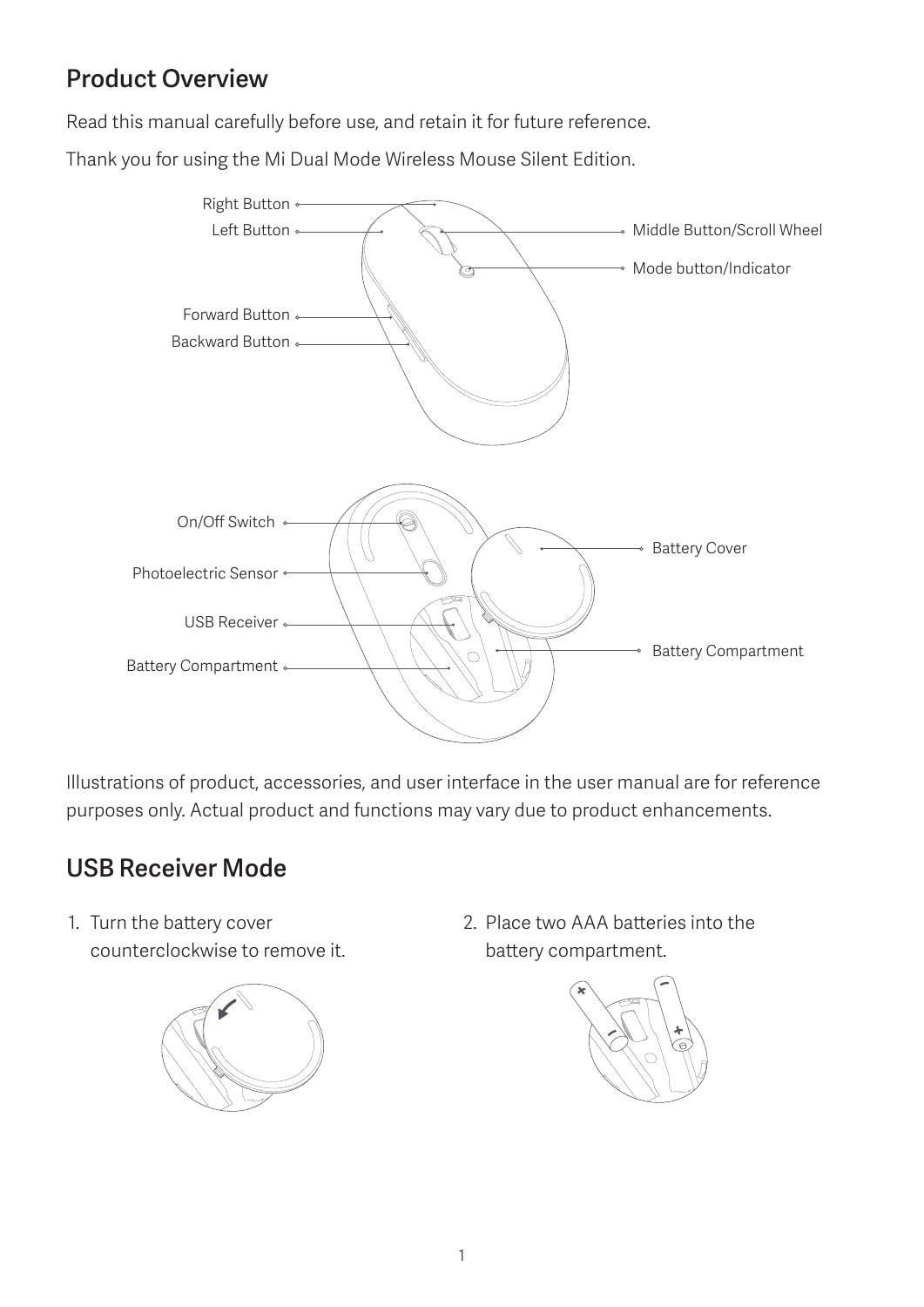

5. Install the cover and turn it clockwise to lock it.



- Bluetooth Mode
- 

3. Remove the USB receiver.  $\frac{4}{10}$  and  $\frac{4}{10}$  lnsert the USB receiver into the computer's USB port.



6. Slide the on/off switch to the ON position to turn on the mouse.



1. Enable the computer's Bluetooth. 2. Turn on the mouse, then press and hold the mode button until the indicator blinks blue.



4. Click Connect. Once it is connected, the mouse is ready for use.



Connected

### Switching Mode

The mouse can connect to two different computers with USB receiver mode and Bluetooth mode. Press the mode button to switch between the two modes and computers.



- 
- 3. Search for Mi Silent Mouse in the computer's Bluetooth device list.

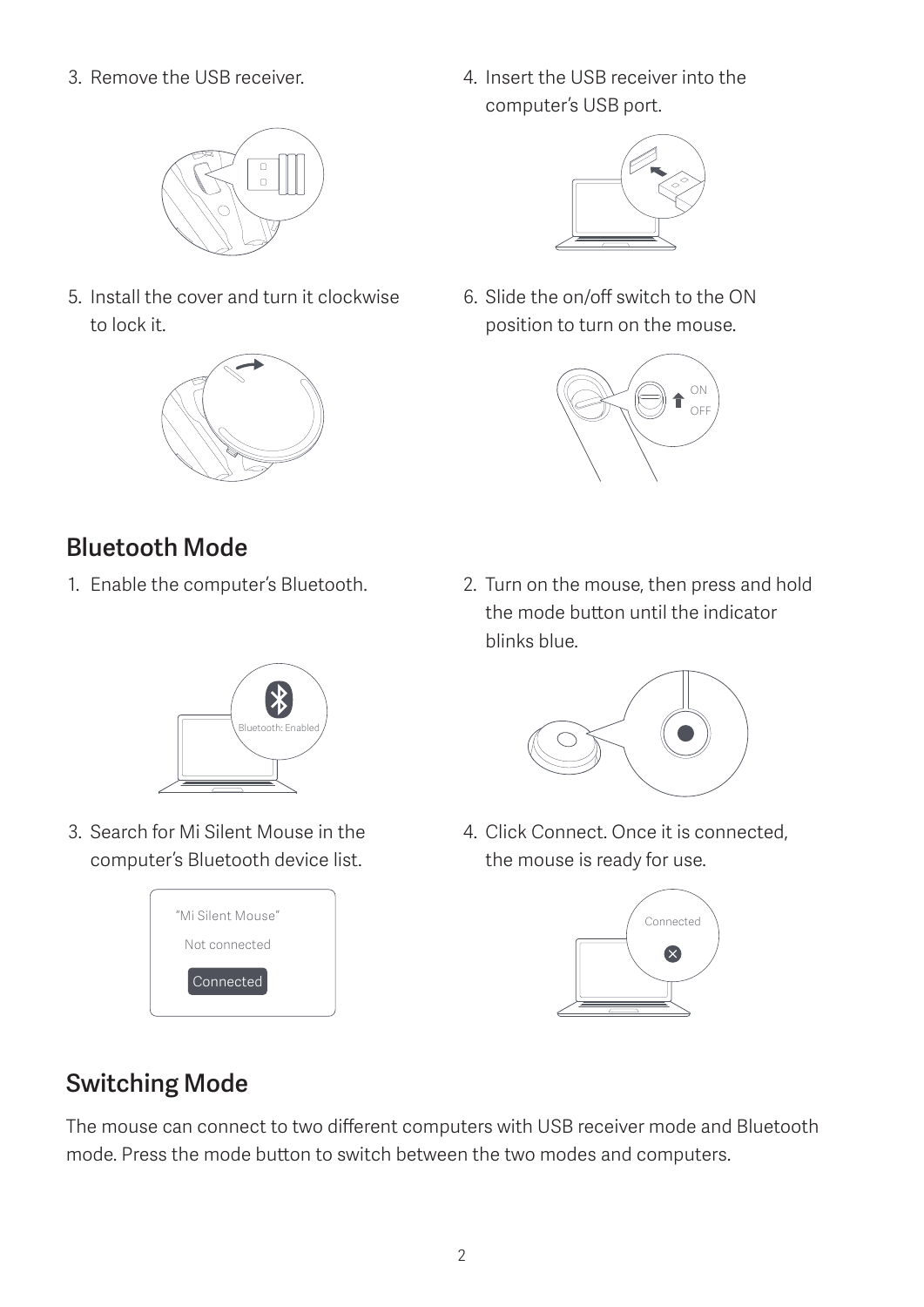

- USB Receiver Mode: Press the mode button, the indicator will be green for 3 seconds and then turn off.
- Bluetooth Mode: Press the mode button, the indicator will be blue for 3 seconds and then turn off.

Note: During your use, you can check the mode by lifting the mouse at a height of 1 cm or more. The indicator will be on for 3 seconds, the green indicator stands for USB receiver mode and the blue for Bluetooth mode.

#### Low Battery Notification

When the battery level is low, the indicator light will blink red once the mouse is turned on.



- The indicator blinks red: The battery is low.
- The indicator remains on red for 10 seconds: The battery is depleted. Your mouse will then turn off automatically, please replace the battery.

### **Precautions**

- Improperly used batteries may leak and can cause the risk of explosion and personal injury.
- Do not expose batteries to humid or high-temperature environments, nor conductive materials or liquids.
- Do not use the batteries when they leak, are discolored or deformed, nor in any other unusual situation.
- Battery life depends on usage. Depleted batteries must be disposed of in accordance with local laws and regulations.
- Do not leave the batteries discharged or unused for an extended period.
- Do not short-circuit the batteries.
- Do not disassemble, repair, or modify this mouse except for battery removal and replacement.
- If the mouse does not work properly, please contact the after-sales service department for relevant service or repair.

# Specifications

| Name:                                      | Bluetooth Low Energy 4.2, RF 2.4 GHz   |  |
|--------------------------------------------|----------------------------------------|--|
| Mi Dual Mode Wireless Mouse Silent Edition | Bluetooth Device Name: Mi Silent Mouse |  |
| Model: WXSMSBMW02                          | Operating Temperature: 0°C to 40°C     |  |
| Materials: ABS & PC                        | Wireless Range: Up to 8 m              |  |
| Operating Mode: Photoelectric Sensor       | Input: $3 V = 10 mA$                   |  |
| Wireless Connectivity:                     | Dimensions: 112.7×62.7×36.8mm          |  |